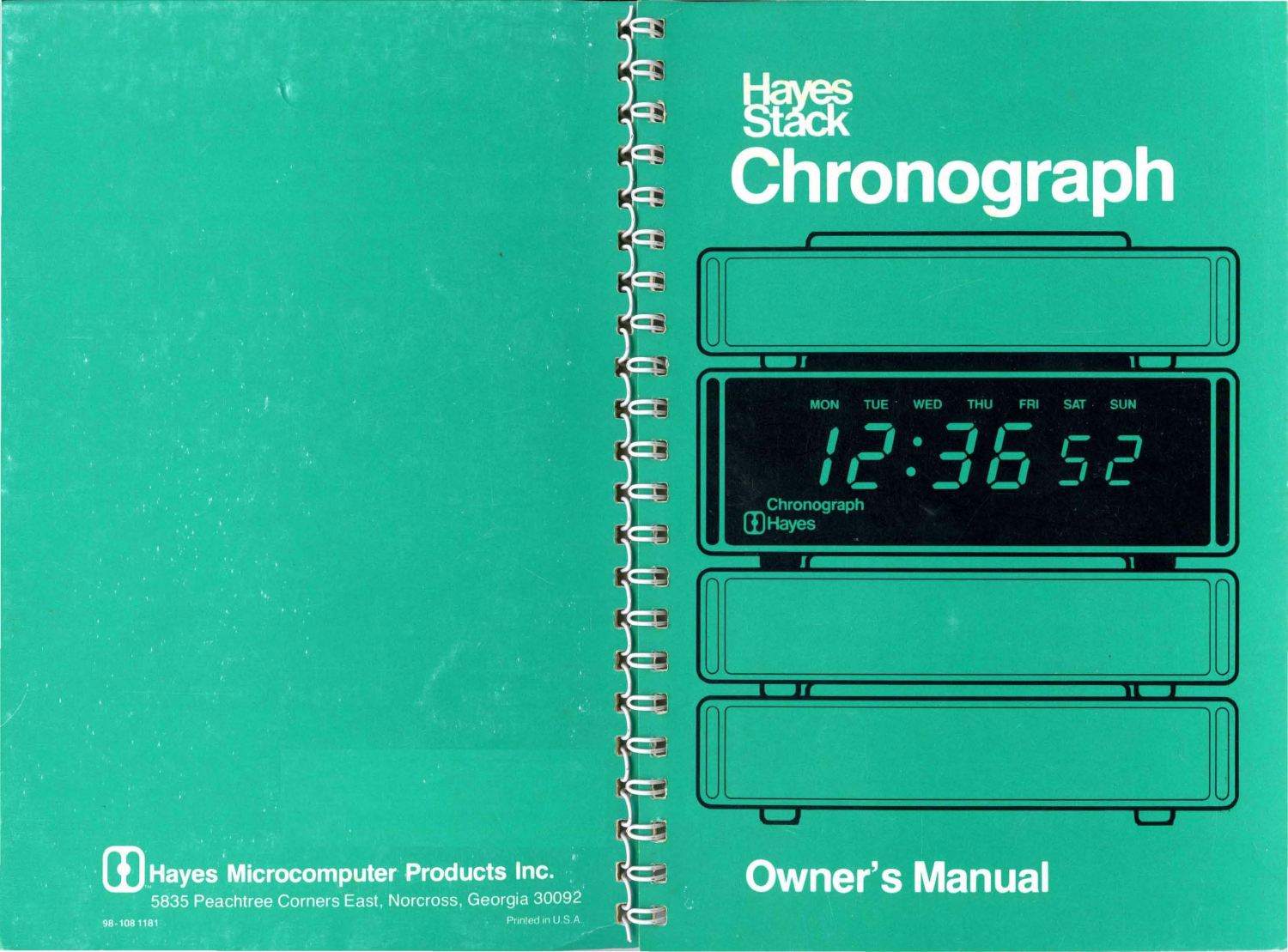### HAYES STACK CHRONOGRAPH OWNER'S MANUAL

Hayes Microcomputer Products, Inc.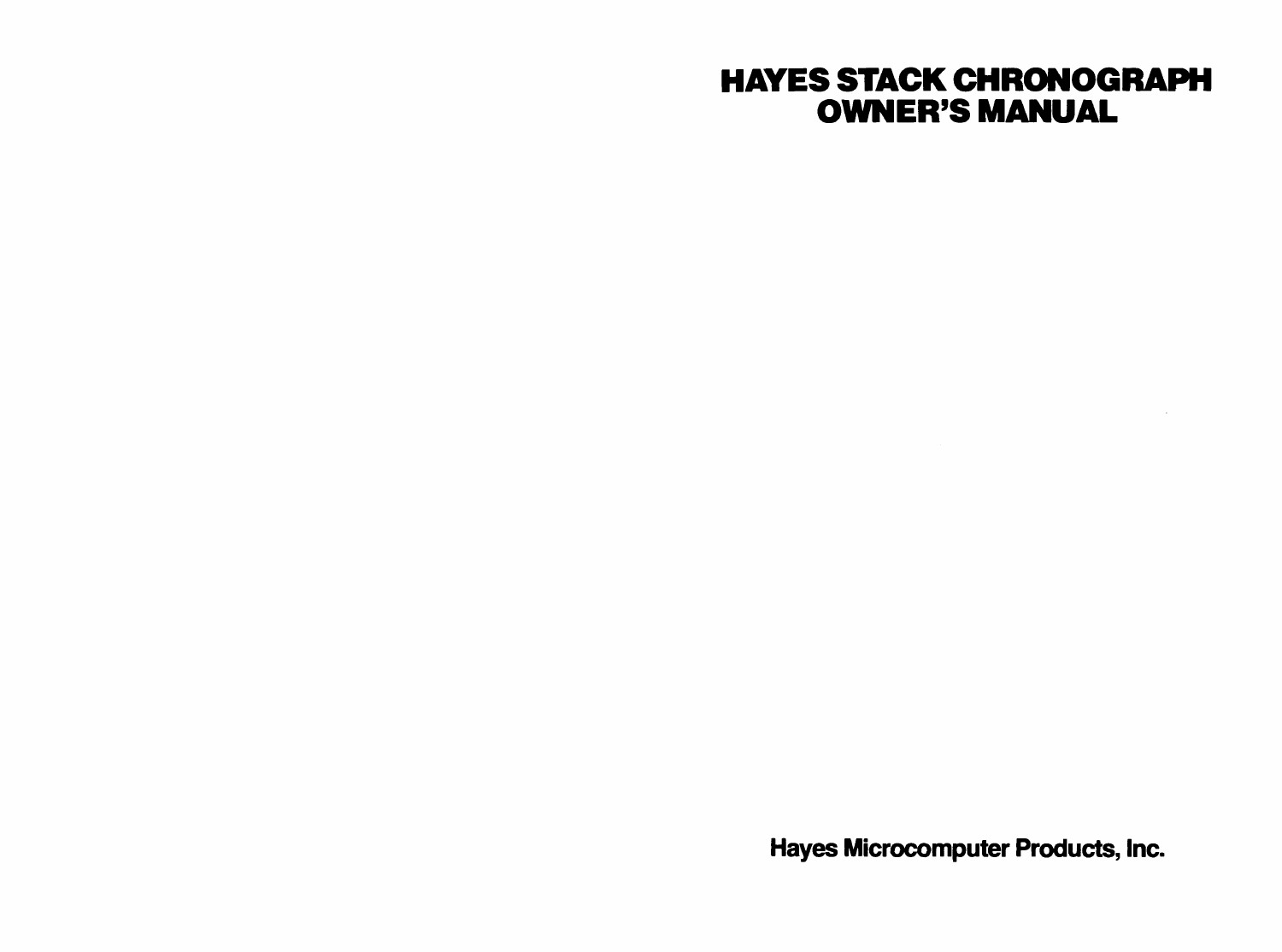### NOTICE

Hayes Microcomputer Products, Inc. reserves the right to make improvements in the product described in this manual at any time and without notice.

This manual is copyrighted and contains proprietary information. All rights are reserved. This document may not, in<br>whole or part, be copied, photocopied, reproduced, translated, or reduced to any electronic medium or mach

© 1981 by Hayes Microcomputer Products. Inc. 5835 Peachtree Corners East Norcross. Georgia 30092 (404) 449'-8791

### **TABLE OF CONTENTS**

| Chapter 3: Chronograph Commands 3-1                                                                                                                                                                                                  |
|--------------------------------------------------------------------------------------------------------------------------------------------------------------------------------------------------------------------------------------|
|                                                                                                                                                                                                                                      |
| <b>Appendix B: RS-232C Interface Connection Pin</b>                                                                                                                                                                                  |
|                                                                                                                                                                                                                                      |
| <b>Appendix D: Specifications Summary </b> A-9                                                                                                                                                                                       |
| <b>Appendix E: Jumper 1 Configuration Accustom Additional Additional Additional Additional Additional Additional Additional Additional Additional Additional Additional Additional Additional Additional Additional Additional A</b> |
| Appendix F: Oscillator Adjustment 4-12                                                                                                                                                                                               |
| <b>Appendix G: Return For Repair Procedures A-13</b>                                                                                                                                                                                 |
| <b>Two Year Warranty Card</b>                                                                                                                                                                                                        |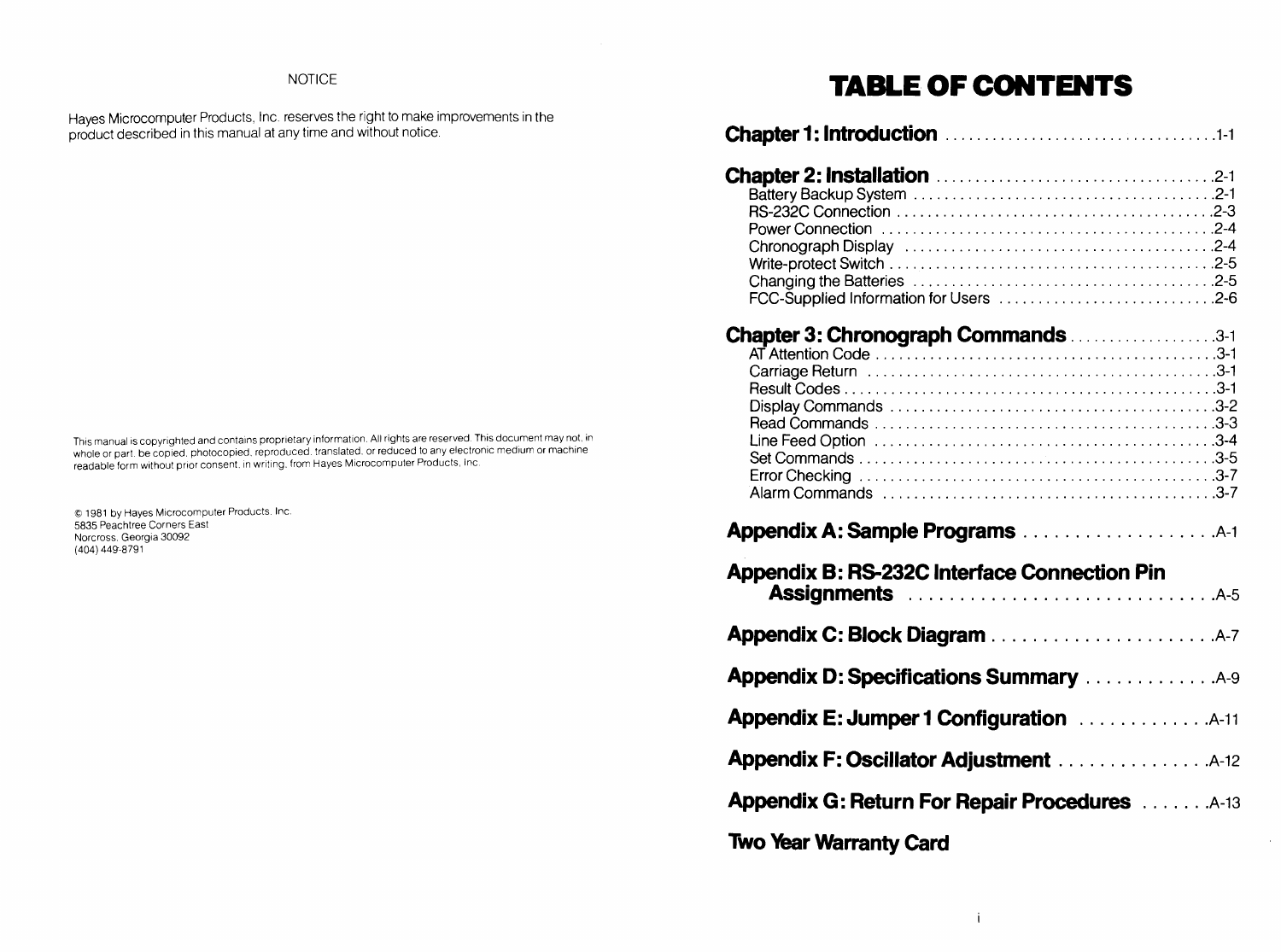### Chapter 1 **INTRODUCTION**

The Hayes Stack Chronograph is an RS-232C compatible calendar/clock for computers. The Chronograph is one of the Hayes Stack series of advanced microcomputer component systems that stack one atop the other.

Chronograph features include:

- Day, date and time reporting via RS-232C communication
- Large, easy-to-read display
- Computer alarm
- Write-protect switch
- 300 or 1200 baud operation
- Automatic baud rate detection
- Automatic parity sense detection
- Automatic word size detection
- Automatic leap year adjust
- Battery backup system

The Chronograph is controlled by a set of ASCII command sequences. These commands allow the user to set, read and display day, date and time data and to select various options. The time can be set in either 12- or 24-hour mode. Options include selection of separators for date and time and insertion of line feeds after carriage returns. Date and time are output in ANSI 3.30 and 3.43 compatible format.

Featuring quartz-crystal control, the Chronograph adds the dimension of precise timekeeping to your computer system. With the Chronograph and user-developed software, a computer can log programs and reports by date and time. Utilizing the computer alarm feature, the Chronograph can also provide your computer with information necessary to control lights, burglar alarms and sprinkler systems. Or, combining the Chronograph with the Hayes Stack auto-dial Smartmodem and your computer, you can develop programs to batch messages during the day and send them at night when telephone rates are lowest.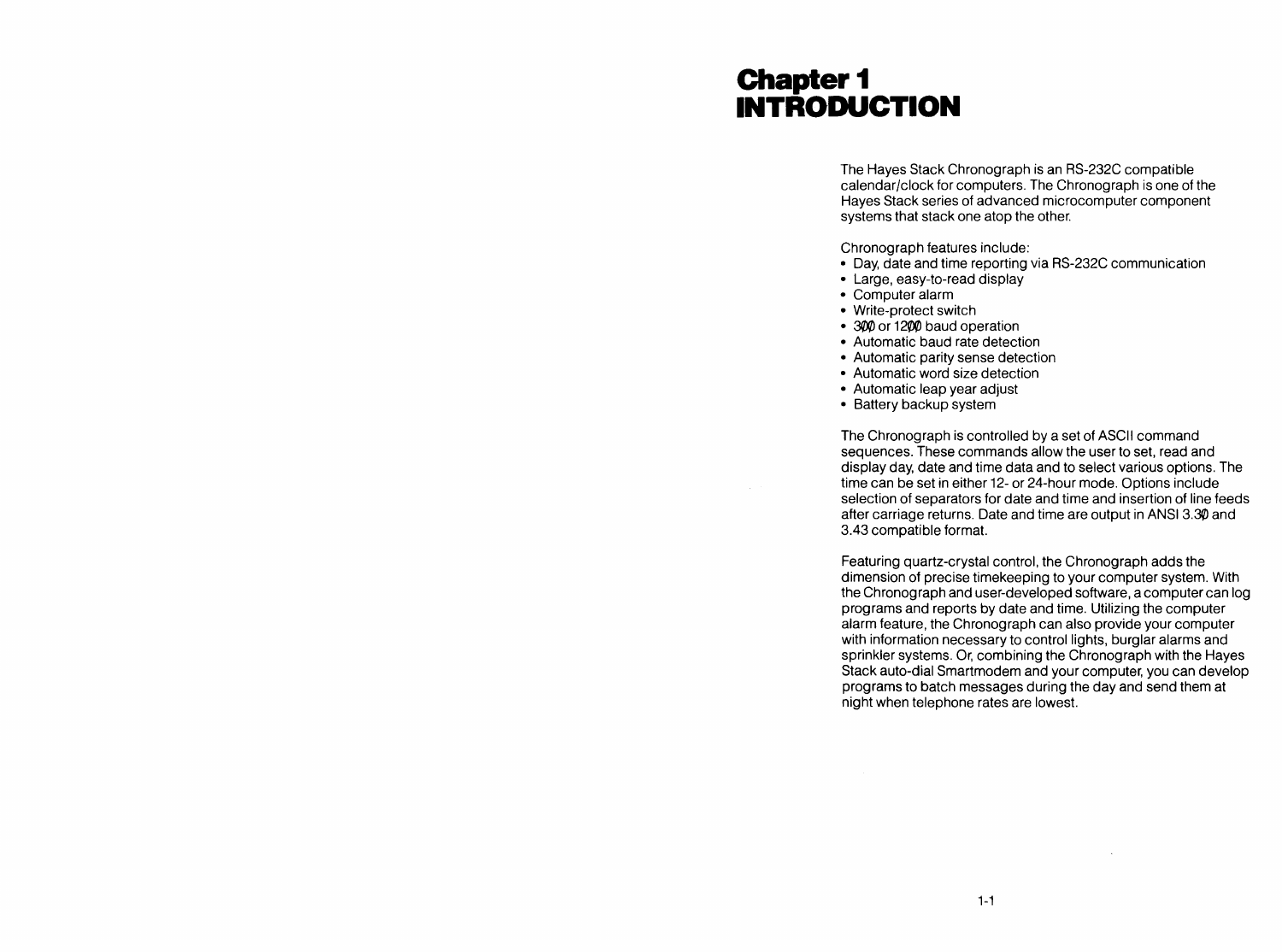### Chapter 2 **INSTALLATION**

In addition to this manual, the Hayes Stack Chronograph system consists of 3 parts (See Figure 1):

- Chronograph unit
- Power Pack

• 3 AA batteries (The battery tube is inside the unit.) Remove each part from the packing and check to make certain the Chronograph system is complete and undamaged.



Figure 1 **Chronograph System Parts** 

**BATTERY BACKUP** 

When power is first applied to the Chronograph, meaningless symbols may appear on the Chronograph display. After the time and date are set, these symbols will disappear. Although the Chronograph will operate without the battery backup, it is recommended that the system be installed to maintain timekeeping in the event of a power failure.

The battery backup system maintains only data controlled by S or set commands, i.e. date, time and weekday. Other operational options are not maintained by the system and must be reentered after a loss of power.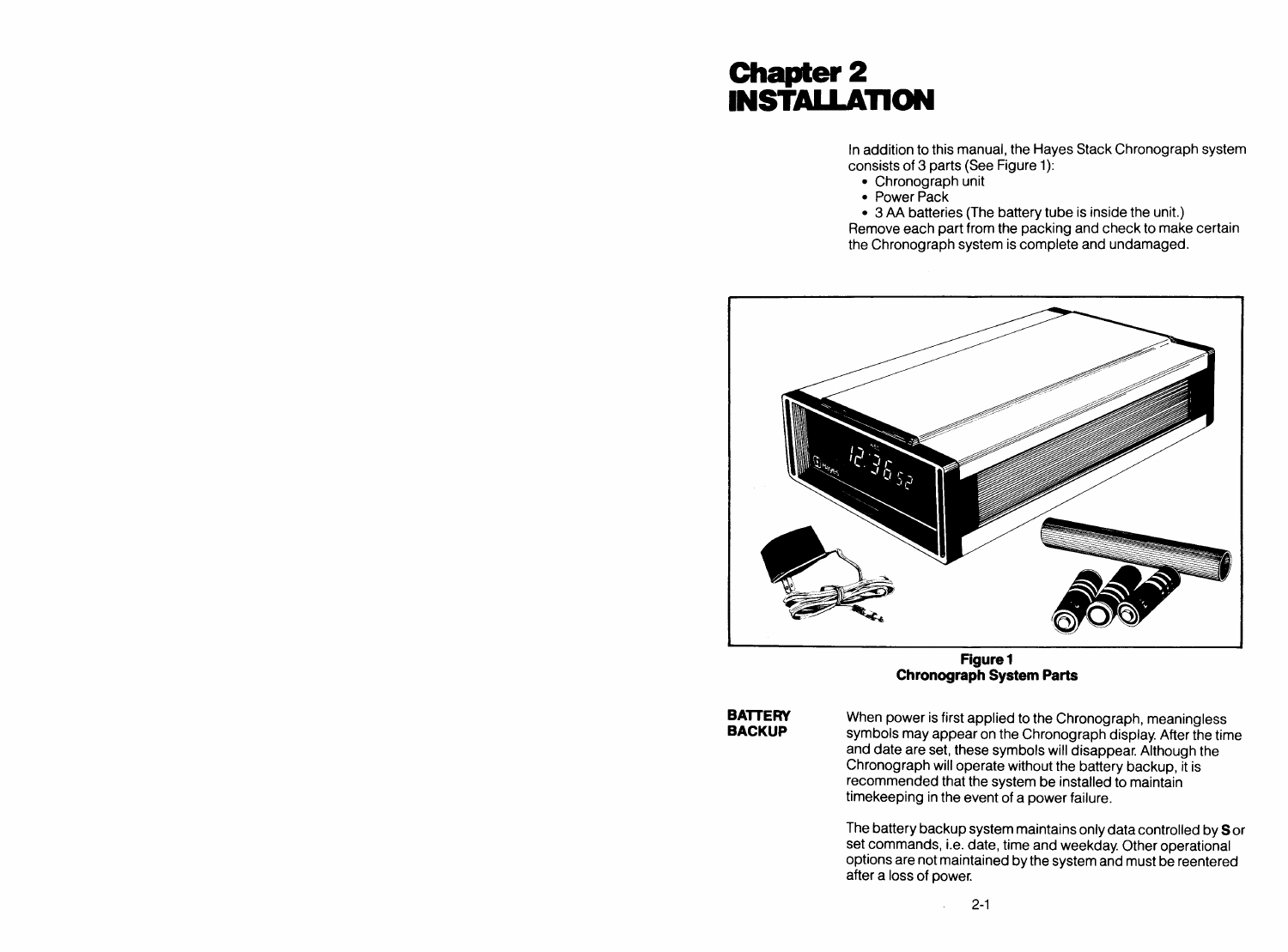The backup system does not power the Chronograph display. During a loss of power the display remains blank. When power returns, the correct time will be displayed by default.

The batteries for the backup power system of the Chronograph need to be installed on the printed circuit board. Always disconnect the RS-232C cable and power cable from the rear panel of the Chronograph before opening the unit.

**Removing the**  End Cap

To install the batteries, you must first remove the end cap from the Chronograph. Firmly hold or support the unit and remove the end cap according to the following procedures. (Note that the end cap fits snugly.)



**Figure 2a** 

Insert the tip of small tool in the notch as shown above. Twist slightly to release the end cap.



**Figure2b** 

Carefully remove the end cap from the Chronograph.

The printed circuit board is attached to the Chronograph case by two screws found on the bottom of the case. Turn the Chronograph over and remove the screws. Return the Chronograph to an upright position, grasp the board and carefully slide the board out of the case.

CAUTION: TWO ELEMENTS, THE HEAT SINK AND RESISTOR R-5, ON THE CHRONOGRAPH CIRCUIT BOARD ARE HOT. (SEE FIGURE 3.) AVOID CONTACT WITH THESE ELEMENTS WHEN INSTALLING OR CHANGING THE BATTERIES.



Figure 3 **Chronograph Printed Circuit Board** 

**INSTALLING THE** The batteries should be installed in the holder on the far left side

**BATTERIES** of the printed circuit board (see Figure 3). Polarity indicators for each battery are printed on the board to the left of the battery holder. Cut and remove the tie-wrap holding the battery tube. Slide the three batteries in the protective tube and insert the positive  $(+)$  end in the appropriate clamp. Carefully push the negative end of the batteries into the remaining clamp. The fit will be snug. Being careful not to damage the display, slide the circuit board back into the case and replace the screws.

**RS-232C CONNECTION**  NOTE: No wiring changes are required if you are connecting your Chronograph to a terminal or to a computer that is wired as DTE (Data Terminal Equipment). If you are not certain how your equipment is wired, check the manual supplied by the manufacturer of the equipment or contact your computer dealer. If your computer is wired as DCE (Data Communications Equipment), you must first make the following adjustments:

1. Use only pins 2, 3 and 7 for the RS-232C interface.

2. Reverse pins 2 and 3 in the RS-232C connector.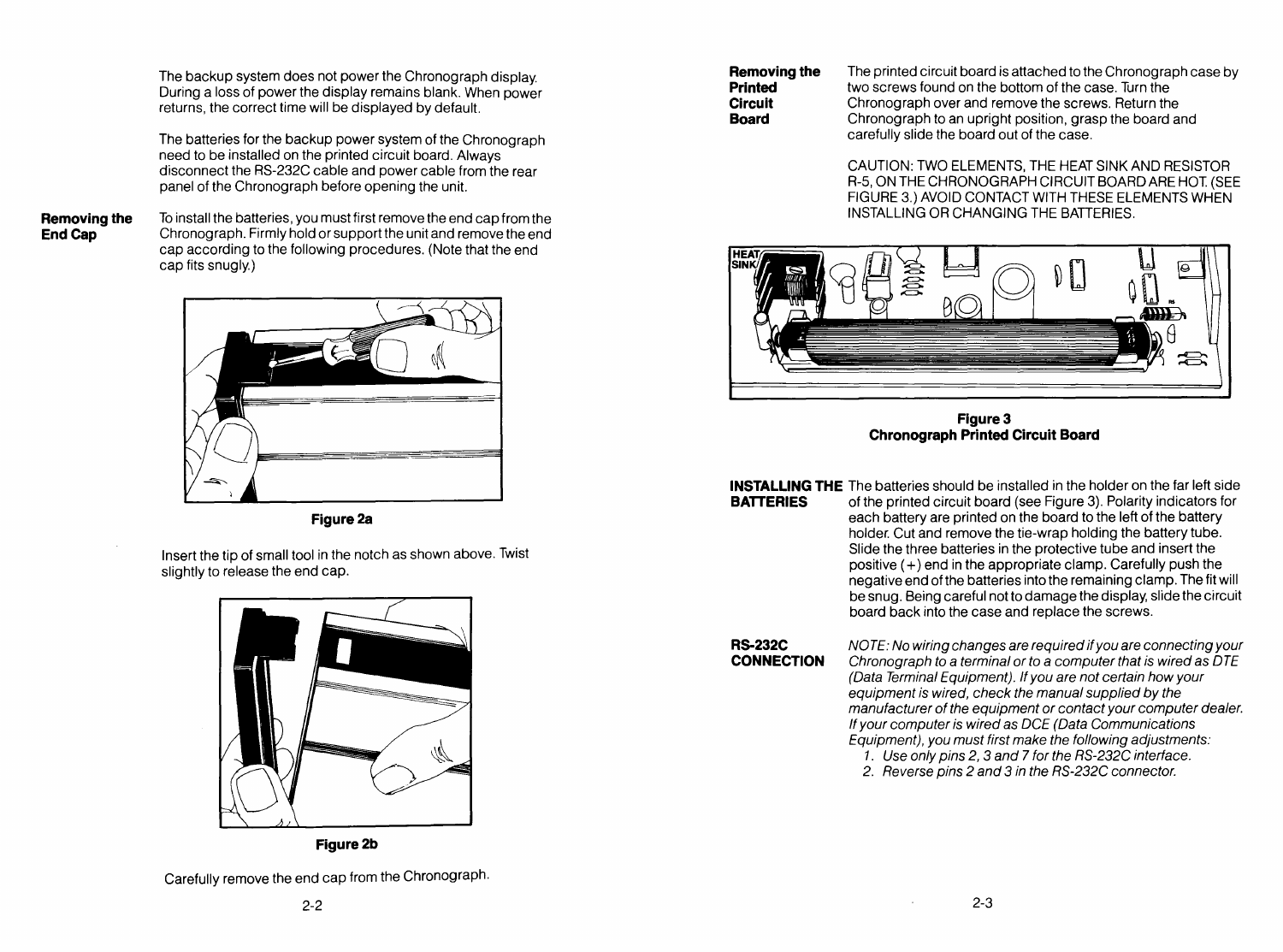Connecting the Chronograph to a computer requires an RS-232C serial port which operates at 300 or 1200 baud, and a standard RS-232C cable with male 08-25 connector to connect the computer and Chronograph RS-232C ports. In addition, your computer may need special software to access the RS-232C port. If your computer does not have this equipment, consult your computer reference manual or computer dealer to obtain the appropriate RS-232C equipment and software.

Install the RS-232C equipment and software according to the instructions provided in your computer reference manual or by your dealer.

To install the RS-232C cable, insert the 08-25 male connector into the 08-25 female connector located on the rear panel of the Chronograph. (See Figure 4.)



Figure 4 **Chronograph Back Panel** 

**POWER CONNECTION**  Insert the power pack connector in the small jack located on the rear panel of the Chronograph and plug the transformer in an electrical outlet.

The Chronograph is now installed. Meaningless symbols may appear on the Chronograph and computer displays until the day, date and time are set. Refer to Chapter 3 of this manual for commands to set and use the Chronograph.

**CHRONOGRAPH** The front panel of the Chronograph is a large, easy-to-read, six **DISPLAY** digit display for the time, date and weekday. The format of the Chronograph display includes one permanent separator, a colon, located after the second digit. (See Figure 5.) The colon appears in both date and time displays and cannot be changed or removed. The weekday is always visible across the top of the display.

The display may flicker slightly when the Chronograph is sending or receiving data.



In addition to calendar and time data, three indicators are located on the front panel: the alarm indicator, write-protect indicator and low-battery indicator. (See Figure 5.)

When the alarm is set, the alarm indicator on the front panel of the Chronograph is turned on. The indicator begins flashing when an alarm occurs and continues flashing until the alarm is cleared or reset. The alarm makes no sound. When the write-protect switch is in the UP position, the write-protect indicator is turned on. If for any reason, the batteries in the backup system weaken or are removed, the low-battery indicator will be turned on and the batteries should be replaced.

**WRITE-PROTECT SWITCH** 

The write-protect switch is located on the rear panel of the Chronograph. When the switch is in the UP position, the S or set commands are disabled, and a decimal point is visible to the right of the fourth digit on the Chronograph display. This feature prevents accidental changing of the time, date and weekday. The remaining commands are not affected by the write-protect SWitch.

**CHANGING THE** It is recommended that the batteries in the backup power system<br>**BATTERIES** be replaced annually or at any time the low battery indicator is be replaced annually or at any time the low battery indicator is VISible.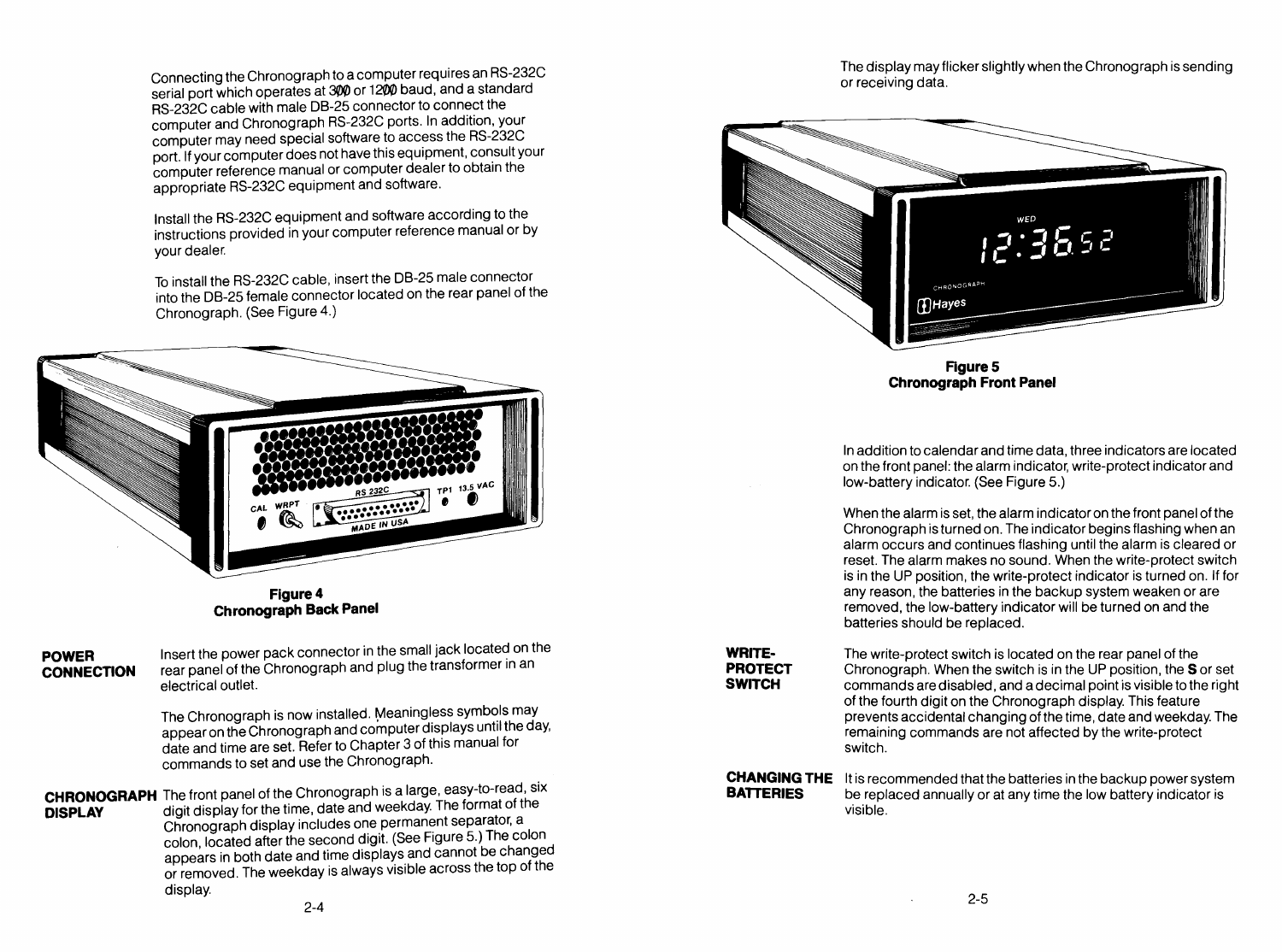Disconnect the RS-232C cable and power pack from the rear panel of the Chronograph. Follow the instructions at the beginning of this chapter for removing the end cap and printed circuit board. To remove the old batteries, grasp the battery pack at either end and carefully pull upwards. Remove the old batteries and follow the instructions at the beginning of this chapter for installing the fresh batteries and reassembling the Chronograph.

#### **FCC SUPPLIED INFORMATION**  FOR USERS

(Source of information: The Federal Communications Commission has established technical standards regarding radiation of radio frequency energy by computing devices. The Chronograph falls under rules of a Class B computing device and the following information must be supplied to the user in accordance with Paragraph 15.838 of the FCC standard Part 15, Subpart J.)

This equipment generates and uses radio frequency energy and if not installed and used properly, that is, in strict accordance with the manufacturer'S instructions, may cause interference to radio and television reception. It has been type tested and found to comply with the limits for a Class B computing device in accordance with the specification Subpart J of Part 15 of the FCC rules, which are designed to provide reasonable protection against such interference in a residential installation. However, there is no guarantee that interference will not occur in a particular installation. If this equipment does cause interference to radio or television reception, which can be determined by turning the equipment on and off, the user is encouraged to try to correct the interference by one or more of the following measures:

Reorient the receiving antenna.

Relocate the computer with respect to the receiver. Move the computer away from the receiver.

Plug the computer into a different outlet so that the computer and receiver are on different branch circuits.

If necessary, the user should consult the dealer or an experienced radio/television technician for additional suggestions. The user may find the following booklet prepared by the Federal Communications Commission helpful: "How to Identify and Resolve Radio-TV Interference Problems."

The booklet is available from the U.S. Government Printing Office, Washington DC 20402, Stock No. 004-000-00345-4.

NOTE: The specifications in Subpart J of Part 15 of the FCC Rules are the most stringent regulations for use of this device in all environments, e.g. home, office.

### Chapter 3 CHRONOGRAPH COMMANDS

**CODE** 

**CHRONOGRAPH** Hayes Stack Chronograph functions are controlled by a set of **COMMANDS** easy-to-use commands. These commands set the day, date and time, control the computer alarm feature, control the Chronograph display, allow the user to select time and date separators, and enable the line feed option.

> This chapter provides an explanation of the Chronograph commands and some basic guidelines that must be followed in sending any commands to the Chronograph. It also defines the result codes which the Chronograph sends in response to user commands.

**AT ATTENTION**  All commands must begin with the characters **AT** which is an attention code. The baud rate, parity sense, and word size are determined from the **AT.** The remainder.of the command sequence contains commands for the Chronograph. There are no provisions for erasing or deleting command characters once they have been entered.

**CARRIAGE RETURN**  Commands must be terminated with a carriage return. When the Chronograph receives the carriage return, the command is executed and a result code or requested data is sent.

**RESULT CODES**  The result codes are responses by the Chronograph to most user-entered commands. Once the command has been completed, the Chronograph sends a result code that appears on the screen of the computer or terminal. Result codes are followed by a carriage return and, if selected, a line feed character. No result code is generated after commands which read the time, date or weekday unless there is an syntax error. Valid read commands result in the requested information being output by the Chronograph.

Chronograph result codes and their meanings are listed below:

#### RESULT CODE **MEANING**

| Ø | No error            |
|---|---------------------|
| 8 | Syntax error        |
| 9 | Write-protect error |

A syntax error result code, or 8, indicates an invalid command has been entered. A write-protect error code, or 9, occurs if a command to set the time, date or weekday is entered while the write-protect switch is ON.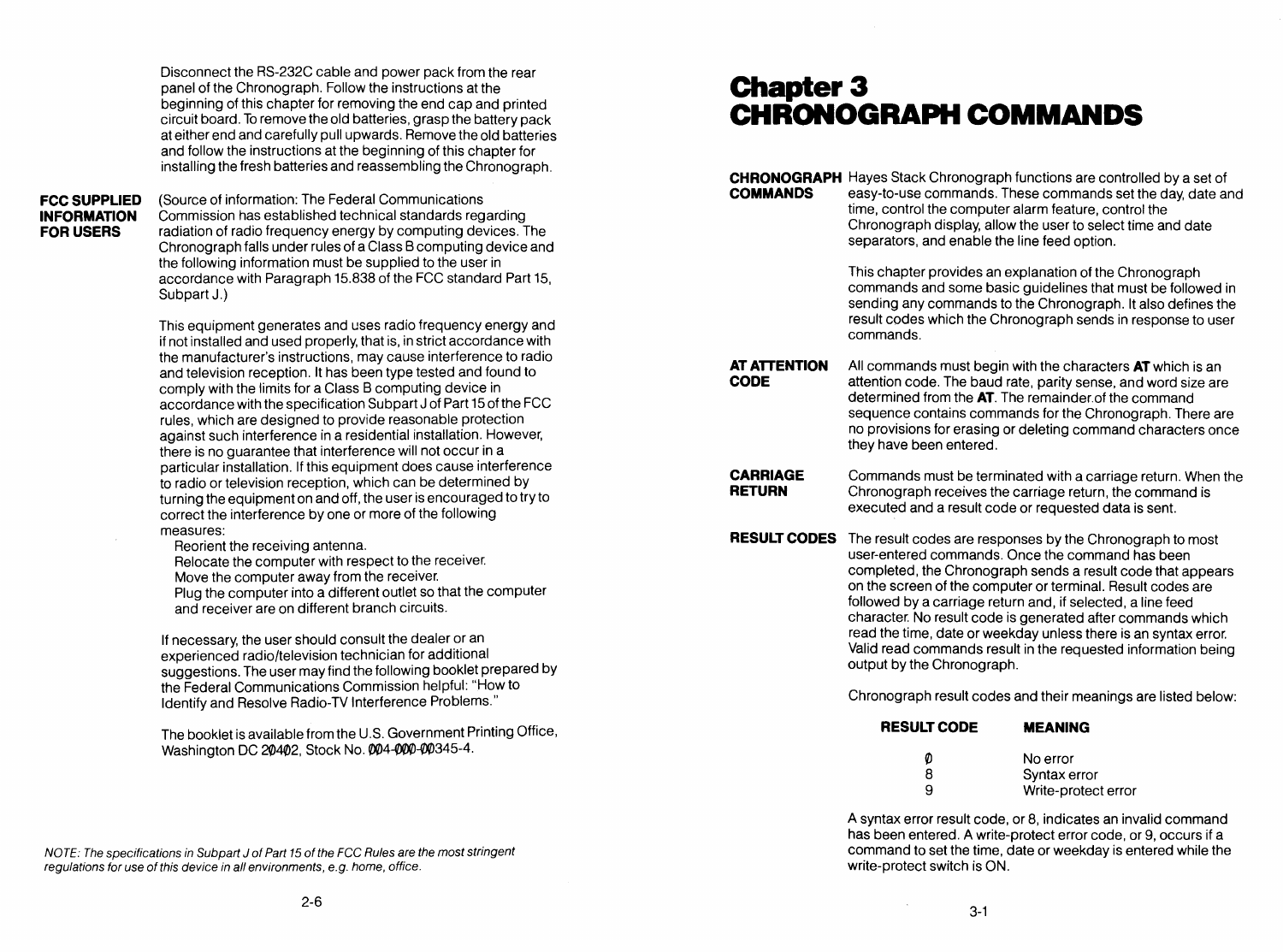**DISPLAY COMMANDS**  -"D"

The D commands cause the time or date to be shown on the Chronograph display. The Chronograph can be set to display 12 or 24-hour time. By default, the time is displayed after a loss of power. The weekday is always visible across the top of the display.

To display the time:

**Enter: ATDT** 

*Result:* 0

**Chronograph display:** 



To display the date:

**Enter: ATDD** 

*Result:* 0

**Chronograph display:** 

| WED<br>CHRONOGRAPH<br><b>1</b> Hayes |  |  |
|--------------------------------------|--|--|
|                                      |  |  |

**READ COMMANDS**   $-$ "R"

With the **R** commands, the computer or terminal interrogates the Chronograph for the time, date or weekday. When the Chronograph receives the command, the data requested is output to the computer or terminal in an ASCII character string followed by a carriage return and, if selected, a line feed. Separators are inserted between elements of time and date data if the appropriate separator commands have been entered.

To read the time:

#### **Enter: ATRT**

| <b>Result: hhmmssA</b> (12 hour mode, AM) |                                                  |
|-------------------------------------------|--------------------------------------------------|
|                                           | <b>hhmmssP</b> (12 hour mode, PM)                |
| hhmmss                                    | (24 hour mode)                                   |
| hh:mm:ss                                  | (24 hour mode, colons<br>selected as separators) |

To read the date:

**Enter: ATRD** 

**Result: yymmdd** (no options)

**yy/mm/dd** (slashes selected as separator)

NOTE:  $yy = year$ ; mm = month;  $dd = day$ 

The weekday is represented by a single digit,  $\varphi$ -6 as shown in the chart below:

| 0 |
|---|
| 1 |
| 2 |
| 3 |
| 4 |
| 5 |
| 6 |
|   |

### **EXAMPLE: To read the weekday:**

**Enter: ATRW** 

**Result: 1** (Tuesday)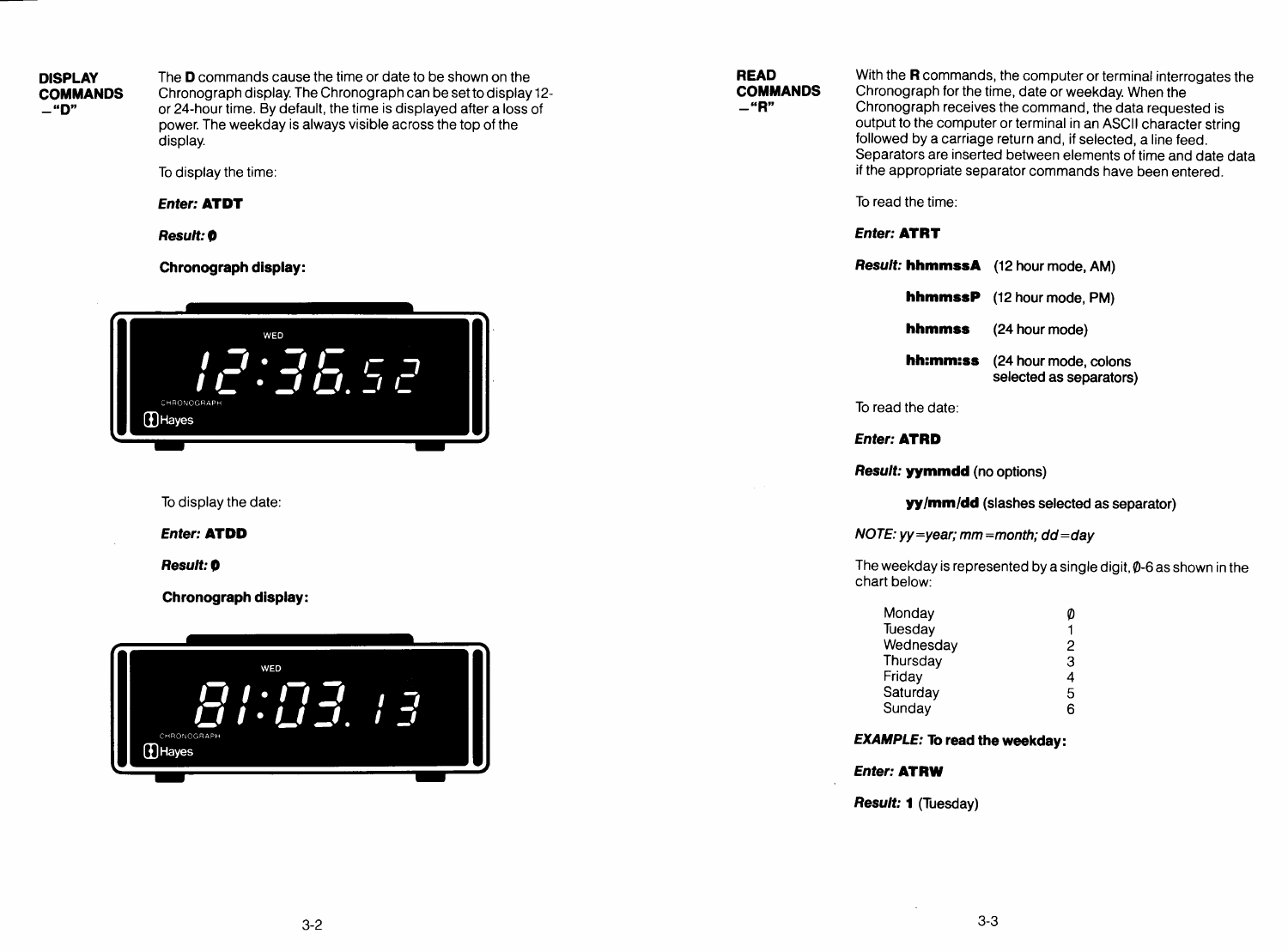#### LINE FEED **OPTION COMMANDS -"L"**

Some computers and most terminals require a line feed after each carriage return to avoid printing over and over on the same line. When the line feed option is set, the Chronograph provides a line feed after each line of output. The line feed option is not maintained by the battery backup and must be reentered after a loss of power.

To set the line feed option:

#### **Enter: ATLS**

#### *Result:'*

To clear the line feed option set by the previous command:

#### **Enter: ATLC**

#### **Result: 0**

**SEPARATOR COMMANDS**  "V"

The separator commands permit the user to specify characters used to separate hour, minute and second in time data and year, month and day in date data. The V commands affect the output of time and date information as a result of the "read" or R commands. Separators cannot be inserted on the Chronograph display. V commands are also used to remove separator options previously selected.

Time and date separator options are not maintained by the Chronograph's battery backup system and must be reentered after a loss of power.

To set the time separator:

#### **Enter: ATVTx**

Separators may be any ASCII character, except null or carriage return, that is compatible with the user's application.

#### **EXAMPLE:**

**Enter: ATVT:** (Select colon separators)

#### **Result: 0**

**Enter: ATRT** (Read time)

#### *Result: 12:56:37*

A VT Command immediately followed by a carriage return, removes time separators previously selected.

#### **EXAMPLE: To remove the time separator:**

Enter: ATVT (carriage return)

#### **Result: 0**

To set the date separator:

#### **Enter: ATVDx**

Separators may be any ASCII character, except null or carriage return, that is compatible with the user's application.

#### **EXAMPLE:**

**Enter: ATVD/** (Select slash separators)

**Result: 0** 

**Enter: ATRT** (Read date)

**Result: 81/03/13** 

A **VD** command, immediately followed by a carriage return, removes the date separator.

#### **EXAMPLE: To remove the date separator:**

**Enter: ATVD** (carriage return)

#### *Result:,*

**SET COMMANDS -"S"** 

S commands set the time, date and weekday. 12- or 24-hour mode is selected when setting the time. To set the time in 12-hour mode, AM, enter the letter "A" after the time. To set 12-hour mode, PM, enter a "P" after the time. If neither an "A" or "P" follows the time, the time is set in 24-hour mode. The time is set to the nearest hour and minute. Seconds cannot be set with the S command.

The time is maintained by the Chronograph's battery back-up system in the mode set, e.g. 12-hour mode, AM; 12-hour mode, PM; 24-hour mode. To set the time in 12-hour mode, AM: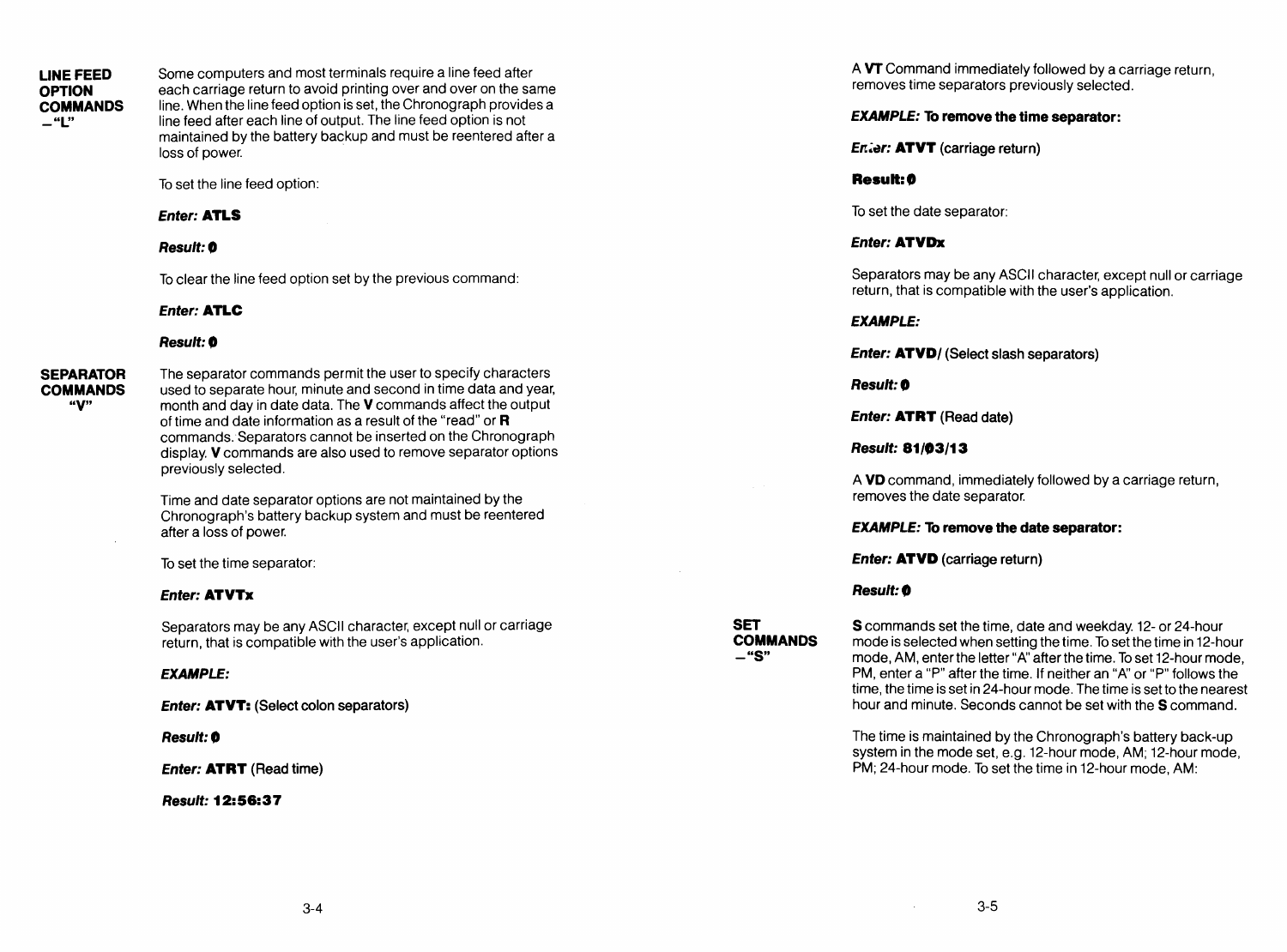| <b>Enter: ATSThhmm00A</b>                       |                                 | <b>EXAMPLE:</b>                                                                                                                                                    |
|-------------------------------------------------|---------------------------------|--------------------------------------------------------------------------------------------------------------------------------------------------------------------|
| <b>EXAMPLE:</b>                                 |                                 | <b>Enter: ATSD810317</b>                                                                                                                                           |
| <b>Enter: ATST024500A</b>                       |                                 | <b>Result: 0</b>                                                                                                                                                   |
| <b>Result: 0</b>                                |                                 | <b>Enter: ATRD</b> (Read date)                                                                                                                                     |
| <b>Enter: ATRT</b> (Read time)                  |                                 | Result: 810317 (March 17, 1981)                                                                                                                                    |
| <b>Result: 024500A</b> (2:45 AM)                |                                 | NOTE: $yy = year$ ; mm = month; dd = day                                                                                                                           |
| To set the time in 12-hour mode. PM:            |                                 | The weekday is set by entering a single digit, $\theta$ -6, after the <b>SW</b>                                                                                    |
| <b>Enter: ATSThhmm00P</b>                       |                                 | (set weekday) command. Each digit represents a day of the<br>week: $\emptyset$ =Monday, 1=Tuesday, 2=Wednesday, 3=Thursday,                                        |
| <b>EXAMPLE:</b>                                 |                                 | 4=Friday, 5=Saturday, 6=Sunday.                                                                                                                                    |
| <b>Enter: ATST024500P</b>                       |                                 | <b>EXAMPLE: To set the weekday:</b>                                                                                                                                |
| <b>Result: 0</b>                                |                                 | Enter: ATSW3                                                                                                                                                       |
| <b>Enter: ATRT</b> (Read time)                  |                                 | <b>Result: 0</b>                                                                                                                                                   |
| Result: 024500P (2:45 PM)                       |                                 | <b>Enter: ATRW</b> (Read weekday)                                                                                                                                  |
| To set the time in 24 hour mode:                |                                 | <b>Result: 3 (Thursday)</b>                                                                                                                                        |
| <b>Enter: ATSThhmm00</b>                        | <b>ERROR</b><br><b>CHECKING</b> | The Chronograph provides only a limited amount of error<br>checking when setting the time, date and weekday. An error                                              |
| <b>EXAMPLE:</b>                                 |                                 | result code, 8, will be output if a non-numeric character is entered<br>in a set command where a numeral is expected. However, the                                 |
| <b>Enter: ATST144500</b>                        |                                 | Chronograph does not check the validity of numeric data. For<br>example, the Chronograph will permit the time to be set to                                         |
| Result: 0                                       |                                 | 17:05AM or 10:78; the date can be set to 81/14/37; and the<br>weekday can be set to 8. The user should verify the data used to                                     |
| <b>Enter: ATRT</b> (Read time)                  |                                 | set the time, date and weekday.                                                                                                                                    |
| Result: 144500 (14:45)                          | <b>ALARM</b><br><b>COMMANDS</b> | The alarm feature of the Chronograph permits a computer<br>operation to be triggered at a specific time without having to                                          |
| $NOTE$ . hh = hours, mm = minutes, ss = seconds | $-$ "A"                         | continuously request time information from the Chronograph. The<br>alarm indicator on the front panel of the Chronograph is visible<br>when an alarm has been set. |
| The date is set in a year, month, day format.   |                                 |                                                                                                                                                                    |
| To set the date:                                |                                 | Three things happen when the alarm occurs: the alarm indicator<br>on the front panel begins flashing; the character "A" is sent to the                             |
| <b>Enter: ATSDyymmdd</b>                        |                                 | computer followed by a carriage return and, if selected, a line<br>feed character; and the Ring Indicator line in the DB-25<br>connector is turned ON.             |

 $\sim 10^{-1}$ 

 $\sim$ 

 $\sim 10^7$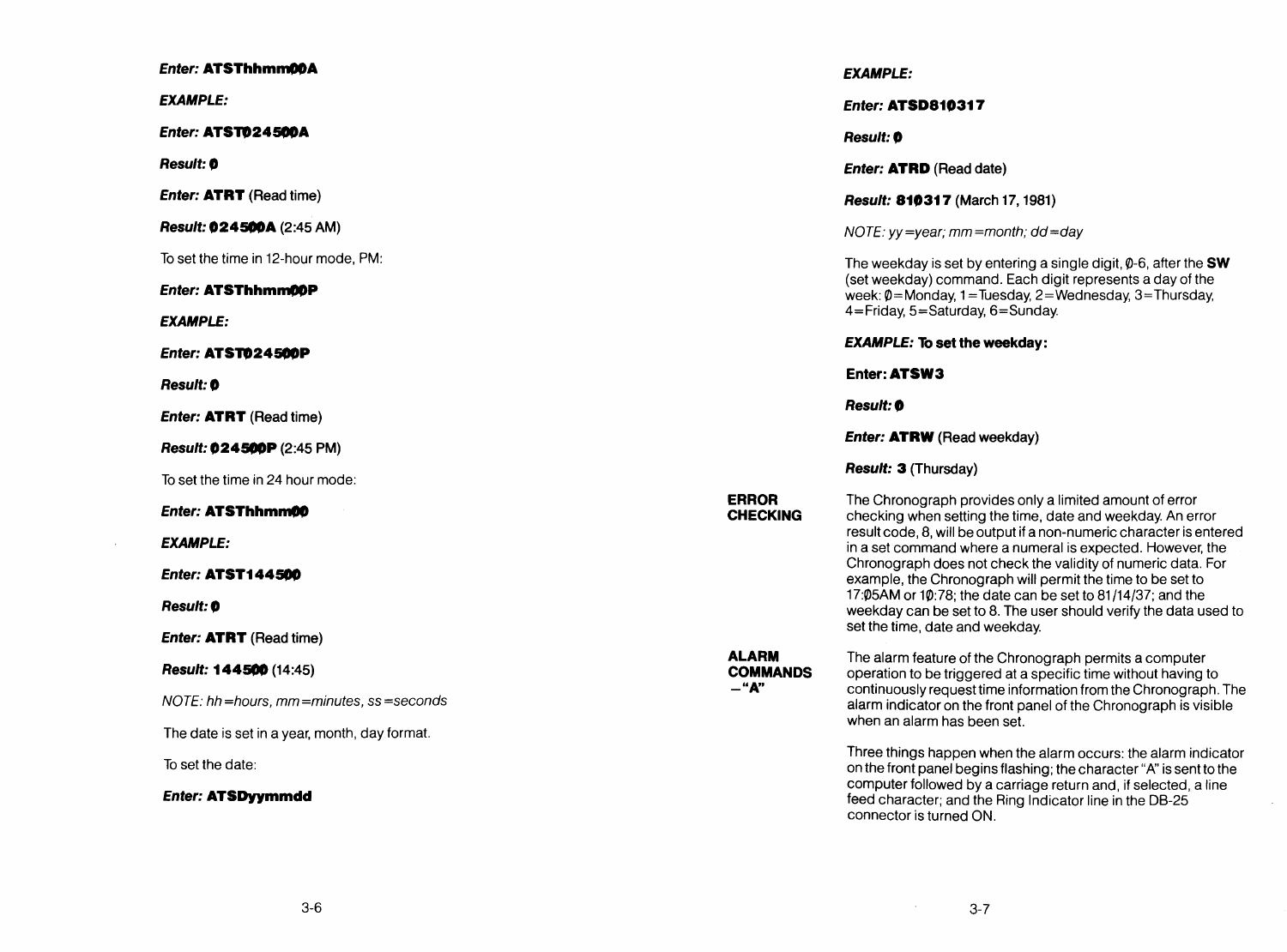The alarm should always be set after the time has been set, and it must always be set in the same mode as the time e.g. 12-hour, 24-hour, or the alarm will not occur. The alarm can only be set to hours and minutes; seconds cannot be set. An alarm can be set to go off up to 23 hours and 59 minutes in advance. Once the alarm has occurred, the indicator will continue to flash and the ring indicator line will remain ON until the alarm is reset or an alarm-clear command is issued. The alarm will not go off again until the alarm has been reset.

If the alarm occurs off while the Chronograph is executing another command, the Ring Indicator Line will be turned ON and the alarm indicator will begin flashing but the character "A" will not be output until the command in progress has been completed.

The alarm feature is not maintained by the battery backup system and the appropriate commands must be reentered after a loss of power.

To set the alarm in 12-hour mode, AM:

#### **Enter: ATAShhmmA**

*Result:* 0

**EXAMPLE:** 

#### **Enter: ATAS0245A** (set alarm 2:45 AM)

To set the alarm in 12-hour mode, PM:

#### **Enter: ATAShhmmP**

*Result:* 0

To set the alarm time in 24-hour mode:

#### **Enter: ATAShhmm**

#### *Result:* 0

NOTE: hh=hours; mm=minutes

To clear the alarm previously set:

#### **Enter: ATAC**

*Result:* 0

### Appendix A **SAMPLE PROGRAMS**

The Chronograph is designed to be compatible with a variety of computers and it is not possible to include sample programs for every machine. Appendix A contains sample programs for the TRS-80\* Model I and Model III computers, the Atari 800\* \* computer and the Apple lit and Apple lilt computers. These programs are intended as a starting point to help users develop programs for specific applications.

The samples listed are BASIC programs in which the computer obtains the date, time and weekday from the Chronograph and displays that information on the computer's monitor. Although the programs are written for different machines, each contains the same subroutine sequence and produces the same output. The output of each program is displayed in the following format.

#### **EXAMPLE:**

#### **TIME IS04:36:27A TODAY IS FRIDAY, 81/03/13**

The programs consist of four subroutines. Lines with numbers *1'111Y1J-1999* contain an initialization subroutine. An input/output routine is listed in lines 2000-2999. The subroutine in lines *3'I1/YIJ-3999* provides for the changing of the weekday code to the name of the weekday and the last subroutine, lines 4000-4999, displays the data on the computer's monitor.

- **TRS-8f)**  MODELl & MODEL II
	- 120 OST\$="ATVD/":GOSUB 2000: REM SET DATE SEPARATOR
		- 130 OST\$="ATRT": GOSUB 2000: TIM\$=IST\$: REM READ TIME 140 OST\$="ATRD":GOSUB 2000:DTE\$=IST\$: REM READ
			- DATE
			- 150 OST\$="ATRW":GOSUB 2000:W=VAL(IST\$): REM READ **WEEKDAY**

110 OST\$="ATVT:"GOSUB 2000: REM SET TIME SEPARATOR

160 GOSUB 3000: REM CONVERT WEEKDAY CODE TO CHARACTERS

100 GOSUB 1000:REM INITIALIZE PROGRAM

- 170 GOSUB 4000: REM OUTPUT TIME, WEEKDAY, AND DATE ON SCREEN
- 18q) END

\*Trademark of Tandy Corporation.

\*\*Trademark of Atari, Inc.

tTrademark of Apple Computers, Inc.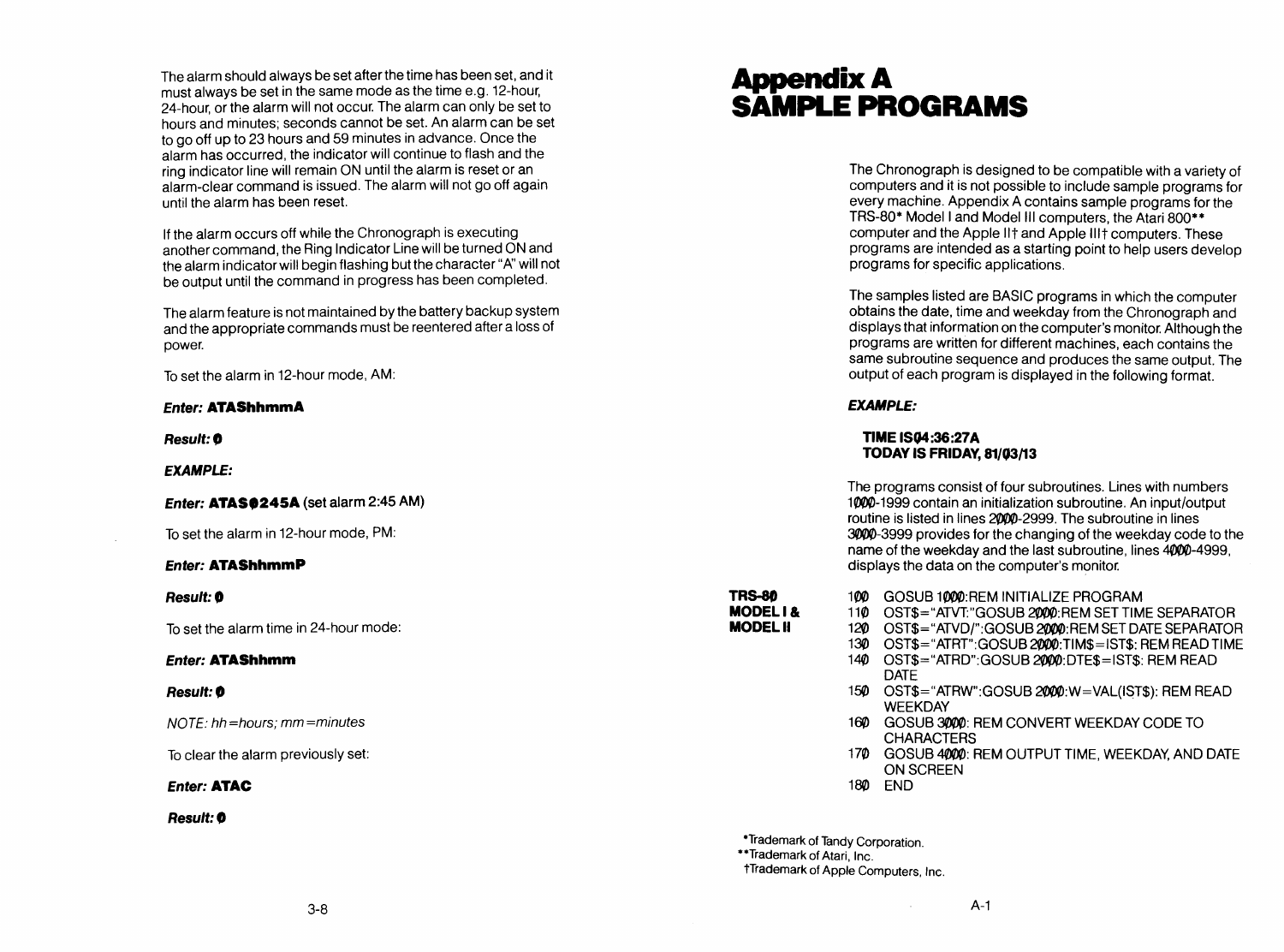| Initialization<br><b>Subroutine</b>               | 1000 OUT 232, 0: REM RESET RS-232 PORT<br>1010 OUT 233,85:REM SET BAUD RATE=300<br>1020 OUT 234,165. REM SET WORD SIZE, PARITY SENSE, AND<br><b>STOP BITS</b><br>1030 RETURN                                                                                                                                  | <b>Initialization</b><br><b>Subroutine</b>               | 1000 DIM OST\$(10), IST\$(10)<br>1010 DIM TIMS(10), DTES(10), DAYS(10)<br>1020 XIO 36, #1, 0, 0, "R:": REM SET BAUD RATE = 300<br>1030 OPEN #1,13,0, "R:": REM OPEN CHANNEL #1<br>1040 XIO 40, #1,0,0, "R:": REM START CONCURRENT I/O<br>1050 RETURN                                                                                              |
|---------------------------------------------------|---------------------------------------------------------------------------------------------------------------------------------------------------------------------------------------------------------------------------------------------------------------------------------------------------------------|----------------------------------------------------------|---------------------------------------------------------------------------------------------------------------------------------------------------------------------------------------------------------------------------------------------------------------------------------------------------------------------------------------------------|
| Input/Output<br><b>Subroutine</b>                 | 2000 FOR I=1 TO LEN(OST\$)<br>2010 OUT 235.ASC(MID\$ (OST\$, I,1))<br>2020 IF INP(234)<71 GOTO 2020:REM WAIT TIL UART BUFFER<br><b>EMPTY</b><br>2030 NEXT1                                                                                                                                                    | Input/Output<br><b>Subroutine</b>                        | 2000 PRINT #1;OST\$:REM OUTPUT CLOCK COMMAND<br>2010 INPUT #1, IST\$: REM GET INPUT FROM CLOCK<br>2020 RETURN                                                                                                                                                                                                                                     |
|                                                   | 2040 OUT 235,13:REM OUTPUT CARRIAGE RETURN<br>2050 IST\$="": REM CLEAR INPUT STRING<br>2060 IF INP(234)<128 THEN GOTO 2060: REM WAIT UNTIL<br><b>CHAR RECEIVED</b><br>2070 X=INP(235):REM READ CHARACTER FROM RS-232<br><b>PORT</b><br>2080 IF X=13 THEN RETURN:REM EXIT ROUTINE IF<br><b>CARRIAGE RETURN</b> | Weekday<br><b>Conversion</b><br><b>Subroutine</b>        | 3000 FOR LOOP=0 TO W<br>3010 READ DAY\$<br>3020 NEXT LOOP<br>3030 RETURN<br>3040 DATA MONDAY, TUESDAY, WEDNESDAY<br>3050 DATA THURSDAY, FRIDAY SATURDAY<br>3060 DATA SUNDAY                                                                                                                                                                       |
|                                                   | 2090 IST\$=IST\$+CHR\$(X):REM APPEND CHARACTER TO<br><b>INPUT STRING</b><br>2100 GOTO 2060                                                                                                                                                                                                                    | <b>Display Data</b><br><b>Subroutine</b>                 | 4000 PRINT "TIME IS"; TIMS<br>4010 PRINT "TODAY IS ";DAY\$",";DTE\$<br>4020 RETURN                                                                                                                                                                                                                                                                |
| Weekdav<br><b>Conversion</b><br><b>Subroutine</b> | 3000 FOR LOOP=0 TO W<br>3010 READ DAYS<br>3020 NEXT LOOP<br>3030 RETURN<br>3040 DATA MONDAY, TUESDAY, WEDNESDAY<br>3050 DATA THURSDAY, FRIDAY, SATURDAY<br>3060 DATA SUNDAY                                                                                                                                   | <b>APPLE III</b>                                         | 100 GOSUB 1000: REM INITIALIZE PROGRAM<br>110 OST\$="ATVT:":GOSUB 2000:REM SET TIME SEPARATOR<br>120 OST\$="ATVT/":GOSUB 2000: REM SET DATE SEPARATOR<br>130 OST\$="ATRT":GOSUB 2000:TIM\$=IST\$:REM READ TIME<br>140 OST\$="ATRD":GOSUB 20000:DTE\$=IST\$:REM READ DATE<br>150 OST\$="ATRW":GOSUB 20000:W=VAL(IST\$): REM READ<br><b>WEEKDAY</b> |
| <b>Display Data</b><br><b>Subroutine</b>          | 4000 PRINT "TIME IS"; TIMS<br>4010 PRINT "TODAY IS ";DAY\$", ";DTE\$<br>4020 RETURN                                                                                                                                                                                                                           |                                                          | 160 GOSUB 3000:REM CONVERT WEEKDAY CODE TO<br><b>CHARACTERS</b><br>170 GOSUB 4000:REM OUTPUT TIME, WEEKDAY, AND DATE<br>ON SCREEN<br><b>180 END</b>                                                                                                                                                                                               |
| ATARI 800                                         | 100 GOSUB 1000:REM INITIALIZE PROGRAM<br>110 OST\$="ATVT:":GOSUB 2000:REM SET TIME SEPARATOR<br>120 OST\$="ATVD/":GOSUB 20000:REM SET DATE SEPARATOR<br>130 OST\$="ATRT":GOSUB 2000:TIM\$=IST\$:REM READ TIME                                                                                                 | <b>Initialization</b><br><b>Subroutine</b>               | 1000 OPEN #1, ".RS232": REM OPEN CHANNEL<br>1010 RETURN                                                                                                                                                                                                                                                                                           |
|                                                   | 140 OST\$="ATRD":GOSUB 2000:DTE\$=IST\$:REM READ DATE<br>150 OST\$="ATRW":GOSUB 2000:W=VAL(IST\$): REM READ<br><b>WEEKDAY</b><br>160 GOSUB 3000:REM CONVERT WEEKDAY CODE TO                                                                                                                                   | Input/Output<br><b>Subroutine</b>                        | 2000 PRINT #1;OST\$:REM OUTPUT CLOCK COMMAND<br>2010 INPUT #1; IST\$:REM GET INPUT FROM CLOCK<br>2020 RETURN                                                                                                                                                                                                                                      |
|                                                   | <b>CHARACTERS</b><br>170 GOSUB 4000:REM OUTPUT TIME, WEEKDAY, AND DATE<br>ON SCREEN<br><b>180 END</b>                                                                                                                                                                                                         | <b>Weekday</b><br><b>Conversion</b><br><b>Subroutine</b> | 3000 FOR LOOP=0 TO W<br>3010 READ DAYS<br>3020 NEXT LOOP<br>3030 RETURN                                                                                                                                                                                                                                                                           |
|                                                   |                                                                                                                                                                                                                                                                                                               |                                                          | 3040 DATA MONDAY, TUESDAY, WEDNESDAY<br>3050 DATA THURSDAY, FRIDAY, SATURDAY                                                                                                                                                                                                                                                                      |

A-3

 $\sim$ 

3060 DATA SUNDAY

 $\sim$   $\sim$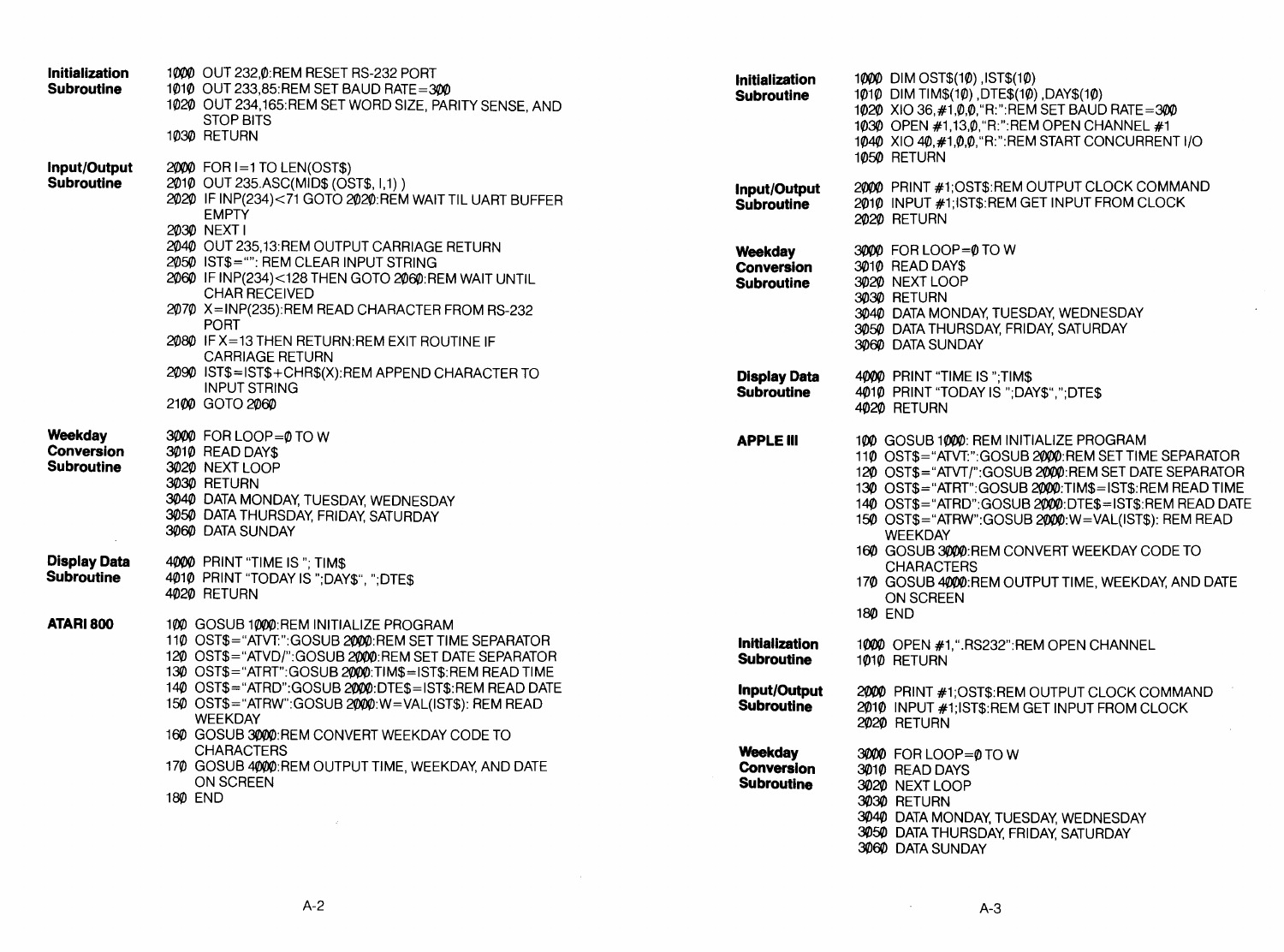| <b>Display Data</b><br><b>Subroutine</b>          | 4000 PRINT "TIME IS"; TIMS<br>4010 PRINT "TODAY IS ";DAY\$ ", ";DTE\$<br>4020 RETURN                                                                                                                                                                                                                                                                                                                                                                                                                    |
|---------------------------------------------------|---------------------------------------------------------------------------------------------------------------------------------------------------------------------------------------------------------------------------------------------------------------------------------------------------------------------------------------------------------------------------------------------------------------------------------------------------------------------------------------------------------|
| <b>APPLE II</b>                                   | 100 GOSUB 1000:REM INITIALIZE PROGRAM<br>110 OST\$="ATVT:":GOSUB 2000:REM SET TIME SEPARATOR<br>120 OST\$="ATVD/":GOSUB 2000.REM SET DATE SEPARATOR<br>130 OST\$="ATRT":GOSUB 2000:TIM\$=IST\$: REM READ TIME<br>140 OST\$="ATRD":GOSUB 2000:DTE\$=IST\$: REM READ DATE<br>150 OST\$="ATRW":GOSUB 2000.W=VAL(IST\$): REM READ<br><b>WEEKDAY</b><br>160 GOSUB 3000: REM CONVERT WEEKDAY CODE TO<br><b>CHARACTERS</b><br>170 GOSUB 4000:REM OUTPUT TIME, WEEKDAY, AND DATE<br><b>ON SCREEN</b><br>180 END |
| <b>Initialization</b><br><b>Subroutine</b>        | 1000 CS=7: REM COMMUNICATIONS CARD SLOT<br>1010 CR\$=CHR\$(13):REM CARRIAGE RETURN<br>1020 D\$=CR\$+CHR\$(4)<br>1030 RETURN                                                                                                                                                                                                                                                                                                                                                                             |
| Input/Output<br><b>Subroutine</b>                 | 2000 ISTS="".REM CLEAR INPUT STRING<br>2010 PRINT D\$"PR#"CS:REM OUTPUT TO CLOCK ON<br>2020 PRINT OST\$:REM OUTPUT COMMAND<br>2030 PRINT D\$"PR #0":REM OUTPUT TO CLOCK OFF<br>2040 PRINT D\$"IN#"CS:REM INPUT FROM CLOCK ON<br>2050 GET X\$: REM GET ONE CHARACTER FROM CLOCK<br>2060 IF X\$=CR\$THEN 2090<br>2070 IST\$=IST\$+X\$<br>2080 GTO 2050<br>2090 PRINT D\$"IN#0":REM INPUT FROM CLOCK ON<br>2100 RETURN                                                                                     |
| Weekday<br><b>Conversion</b><br><b>Subroutine</b> | 30000 FOR LOOP=0 TO W<br>3010 READ DAY\$<br>3020 NEXT LOOP<br>3030 RETURN<br>3040 DATA MONDAY, TUESDAY, WEDNESDAY<br>3050 DATA THURSDAY, FRIDAY, SATURDAY<br>3060 DATA SUNDAY                                                                                                                                                                                                                                                                                                                           |
| <b>Display Data</b><br><b>Subroutine</b>          | 4000 PRINT "TIME IS";TIM\$<br>4010 PRINT "TODAY IS ";DAY\$ ", ";DTE\$<br>4020 RETURN                                                                                                                                                                                                                                                                                                                                                                                                                    |

### **AppendixB R5-232C CONNECTOR PIN ASSIGNMENTS**

| PIN NUMBER     | <b>CIRCUIT</b> | <b>FUNCTION</b>          | <b>DESCRIPTION</b>                                                                                                         |
|----------------|----------------|--------------------------|----------------------------------------------------------------------------------------------------------------------------|
| 1              | AA             | <b>Protective Ground</b> | Connected to the chassis and<br>pin 7 (signal ground) by a mini<br>jumper.                                                 |
| $\overline{c}$ | BA             | <b>Transmitted Data</b>  | Data transmitted by the host<br>device and received by the<br>Chronograph.                                                 |
| 3              | BB             | <b>Received Data</b>     | Data transmitted by the<br>Chronograph and received by<br>the host device.                                                 |
| 5              | CВ             | Clear to Send            | Signal held at the ON EIA level<br>by the Chronograph.                                                                     |
| 6              | CС             | Data Set Ready           | Signal held at the ON EIA level<br>by the Chronograph.                                                                     |
| 7              | AB             | Signal Ground            | Return path for all data and<br>control signals.                                                                           |
| 8              | СF             | <b>Carrier Detect</b>    | Signal held at the ON EIA level<br>by the Chronograph.                                                                     |
| 22             | СE             | Ring Indicator           | Signal controlled by the<br>Chronograph alarm function.<br>Signal is switched to the ON EIA<br>level when an alarm occurs. |

 $\sim 10^{-11}$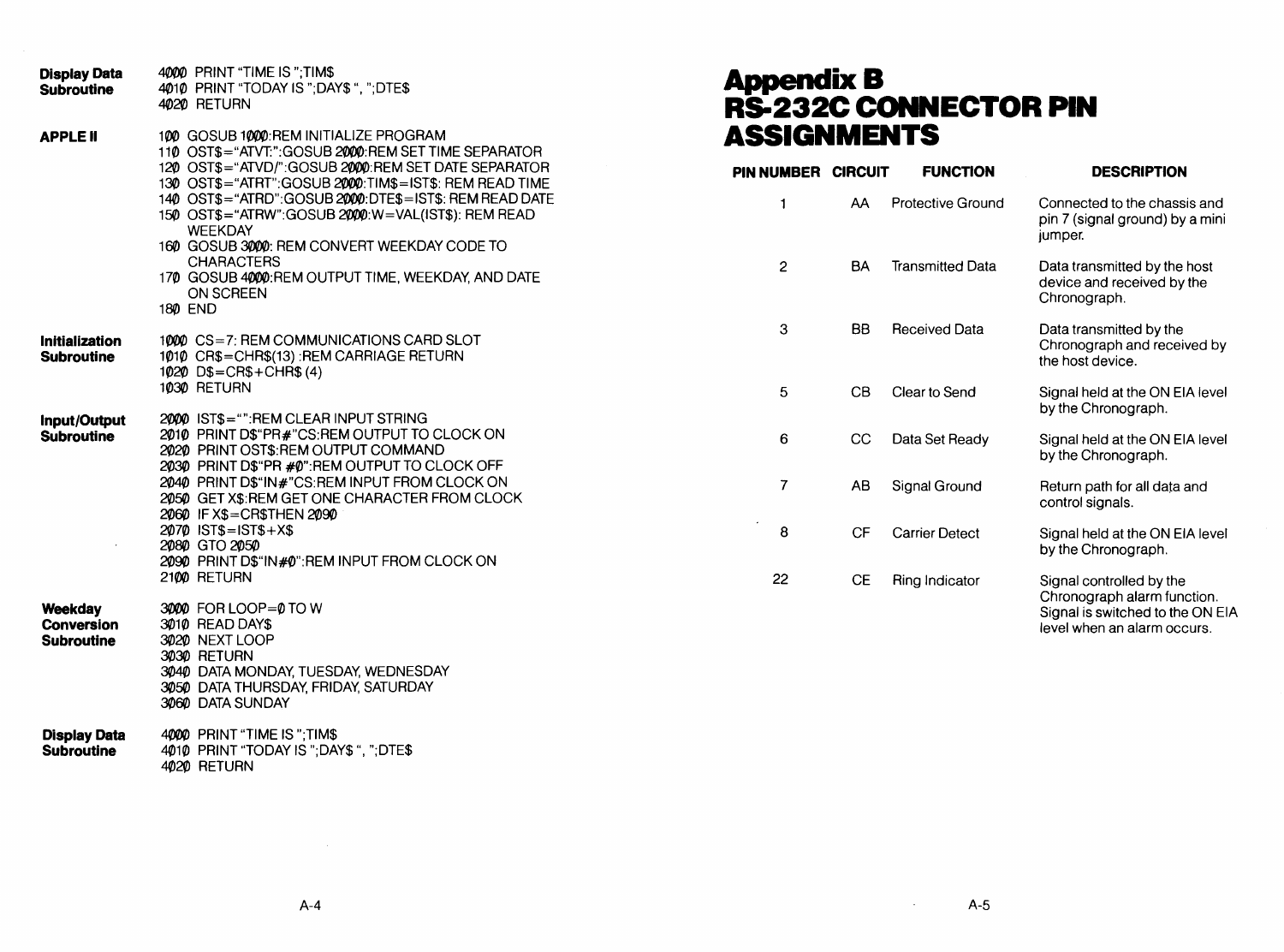## **Appendix C BLOCK DIAGRAM**

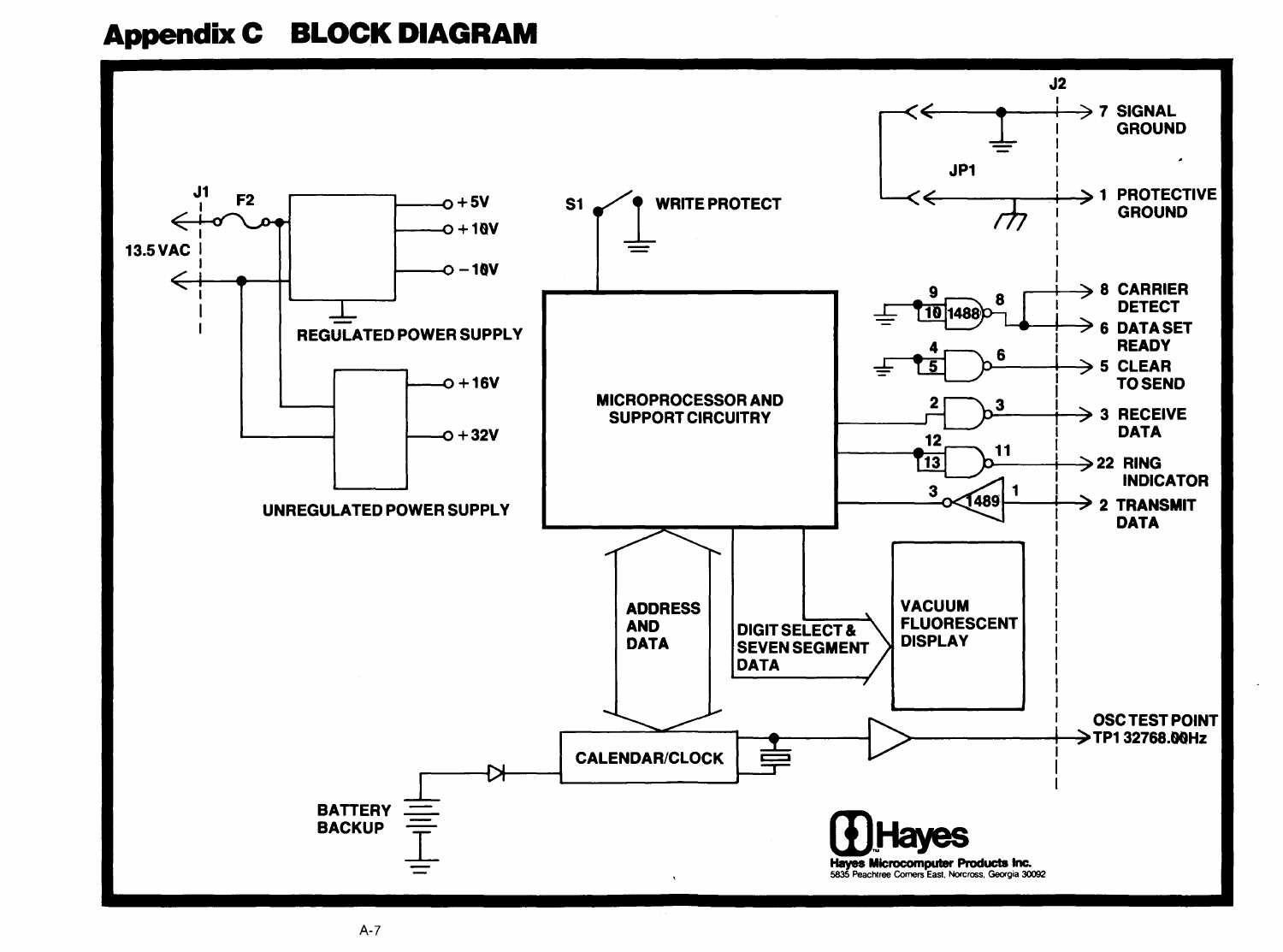### **AppenclixD SPECIFICATIONS SUMMARY**

|                                                | <b>CLOCK MODES</b> Hours, minutes, seconds with 12- or 24-hour operation.                                                                                                                                                                                                                                                                                                                                                                                                                                                                                                                                                               |
|------------------------------------------------|-----------------------------------------------------------------------------------------------------------------------------------------------------------------------------------------------------------------------------------------------------------------------------------------------------------------------------------------------------------------------------------------------------------------------------------------------------------------------------------------------------------------------------------------------------------------------------------------------------------------------------------------|
| <b>CALENDAR</b><br><b>MODE</b>                 | Year, month, day with automatic leap year adjust to year 2100.                                                                                                                                                                                                                                                                                                                                                                                                                                                                                                                                                                          |
| <b>DATA</b><br><b>FORMAT</b>                   | Serial, binary, asynchronous 7 data bits, odd, even or fixed parity,<br>1- or 2-stop bits; 8 data bits, odd, even, fixed or no parity, 1- or<br>2-stop bits.                                                                                                                                                                                                                                                                                                                                                                                                                                                                            |
| <b>COMMANDS</b>                                | <b>AC</b> : Alarm clear<br><b>AS</b> : Alarm set<br>DD: Display date<br>DT : Display time<br>LC : Line feed option clear<br><b>LS</b> : Line feed option set<br><b>RD</b> : Read date as YYMMDD<br><b>RT</b> : Read time as HHMMSS<br><b>RW</b> : Read weekday<br><b>SD</b> : Set date as YYMMDD<br><b>ST</b> : Set time as HHMMSS<br>SW: Set weekday<br>VD : Select date separator<br>$VT$ : Select time separator<br>User may select any ASCII character except null or carriage<br>return as a date or time separator.<br>NOTE: All Chronograph commands must be preceded by AT<br>characters and terminated with a carriage return. |
| <b>RESULT</b><br><b>CODES</b>                  | $\varphi$ = No error; 8 = Syntax error; 9 = Write-protect error.                                                                                                                                                                                                                                                                                                                                                                                                                                                                                                                                                                        |
| <b>DISPLAY</b>                                 | Six digit vacuum-fluorescent display 3.9" x 1.3".                                                                                                                                                                                                                                                                                                                                                                                                                                                                                                                                                                                       |
| DATE/TIME<br><b>REPORTING</b><br><b>FORMAT</b> | ANSI 3.30 and 3.43 compatible.                                                                                                                                                                                                                                                                                                                                                                                                                                                                                                                                                                                                          |
| <b>REAR PANEL</b>                              | RS-232C connector, power jack, write-protect switch.                                                                                                                                                                                                                                                                                                                                                                                                                                                                                                                                                                                    |
| DATA RATE                                      | 300 or 1200 baud. Automatically detects baud rate, parity sense<br>and word size.                                                                                                                                                                                                                                                                                                                                                                                                                                                                                                                                                       |

 $\sim$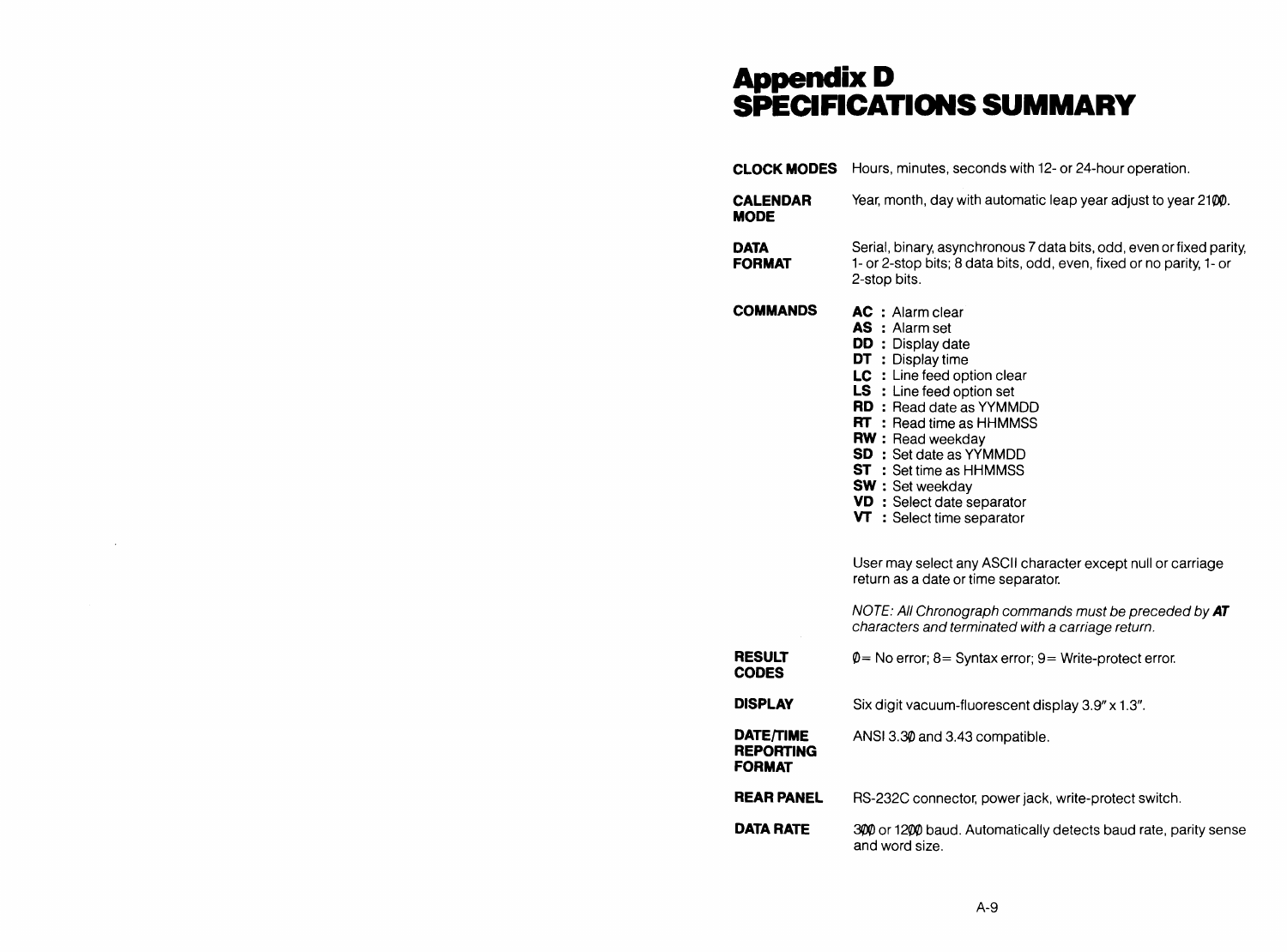| <b>INTERFACE</b> | <b>RS-232C.</b> |
|------------------|-----------------|
|------------------|-----------------|

|  | <b>INTELLIGENCE</b> General Instruments PIC1650A microprocessor. |
|--|------------------------------------------------------------------|
|--|------------------------------------------------------------------|

**REGISTRATION** FCC-Registered Part 15.

**POWER PACK**  U.L. listed 120VAC, 60Hz. 13.5VAC output.

**SIZE**  2.6" x 5.5" x 9.6".

**BATTERY BACKUP**  1 year.

**BATTERIES** 3 "AA" batteries. **REQUIRED** 

**FCC** BFJ9D9  $\emptyset$ 8  $\emptyset$ 1 $\emptyset$  $\emptyset$ **REGISTRATION NO.** 

### **Appendix E JUMPER 1 CONFIGURATION**

Jumper 1 (JP1) is located on the Chronograph board between the OB-25 connector and the write-protect switch. The Chronograph is shipped with JP1 installed between pins 1 and 2 as shown in Figure 6a. If circuit AA (protective ground) is implemented in the RS-232C interface, JP1 should be installed betweens pins 2 and 3. (See Figure 6b.)



**Figure6a** 



**Figure 6b**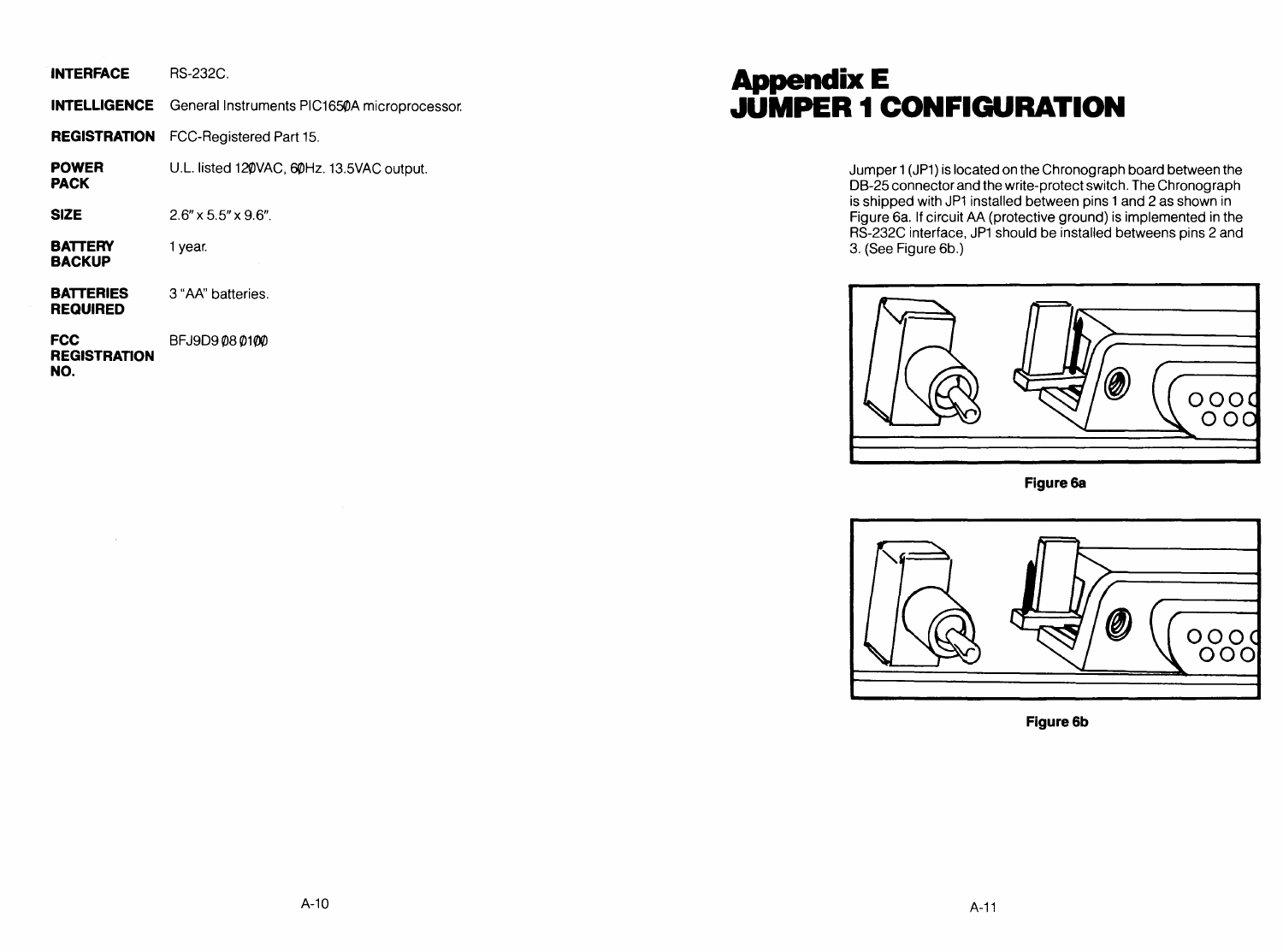### **Appendix F OSCILLATOR ADJUSTMENT**

Prior to shipment, the crystal oscillator in each Chronograph is precisely adjusted for accurate timekeeping. With time, however, component aging may lead to small changes in the frequency of the oscillator circuit. Users having the necessary equipment who wish to check or adjust the oscillator circuit should follow the procedure below.

- 1. Using a frequency counter with a minimum of  $\varphi$ . $\varphi$ 1Hz resolution, e.g. HP5315, monitor the frequency of the signal at TP1 on the rear panel of the Chronograph. (See Figure 3 in Chapter2.) Pin 7 of the DB-25 connector should be used as a ground.
- 2. The frequency at TP1 should be 32768Kz. If a significant error is noted, i.e.,  $\pm \varnothing$ . $\varnothing$ 5Hz, small adjustments may be made by inserting a non-metallic screwdriver in the CAL. opening in the rear panel of the Chronograph.

### **Appendix G RETURN FOR REPAIR PROCEDURES**

When returning a unit for repair, it must be accompanied by proof of date of purchase. Units returned without proof of date of purchase or out of warranty units will be repaired or replaced (at Hayes' option) and the customer will be charged for parts and labor.

Follow the procedures below when returning a Chronograph to the Hayes facility.

- 1. Call Hayes Customer Support for a return authorization number. (RA number)
- 2. If possible, pack the Chronograph in its original box.

### **WARNING**

**Remove batteries from inside the Chronograph before shipping the unit. Extensive damage may occur if the batteries are not removed.** 

- 3. If the original box is not available, pack the Chronograph in a sturdy corrugated box and cushion it with NON-STATIC material such as newsprint. Ask your dealer for a Hayes warranty/repair corrugated box to mail the unit to Hayes for repair.
- 4. When returning a Chronograph to the Hayes facility for repair, always include the following information:

NAME ADDRESS TELEPHONE NUMBER RETURN AUTHORIZATION NUMBER PROBLEM DESCRIPTION

A short description of the problem is adequate.